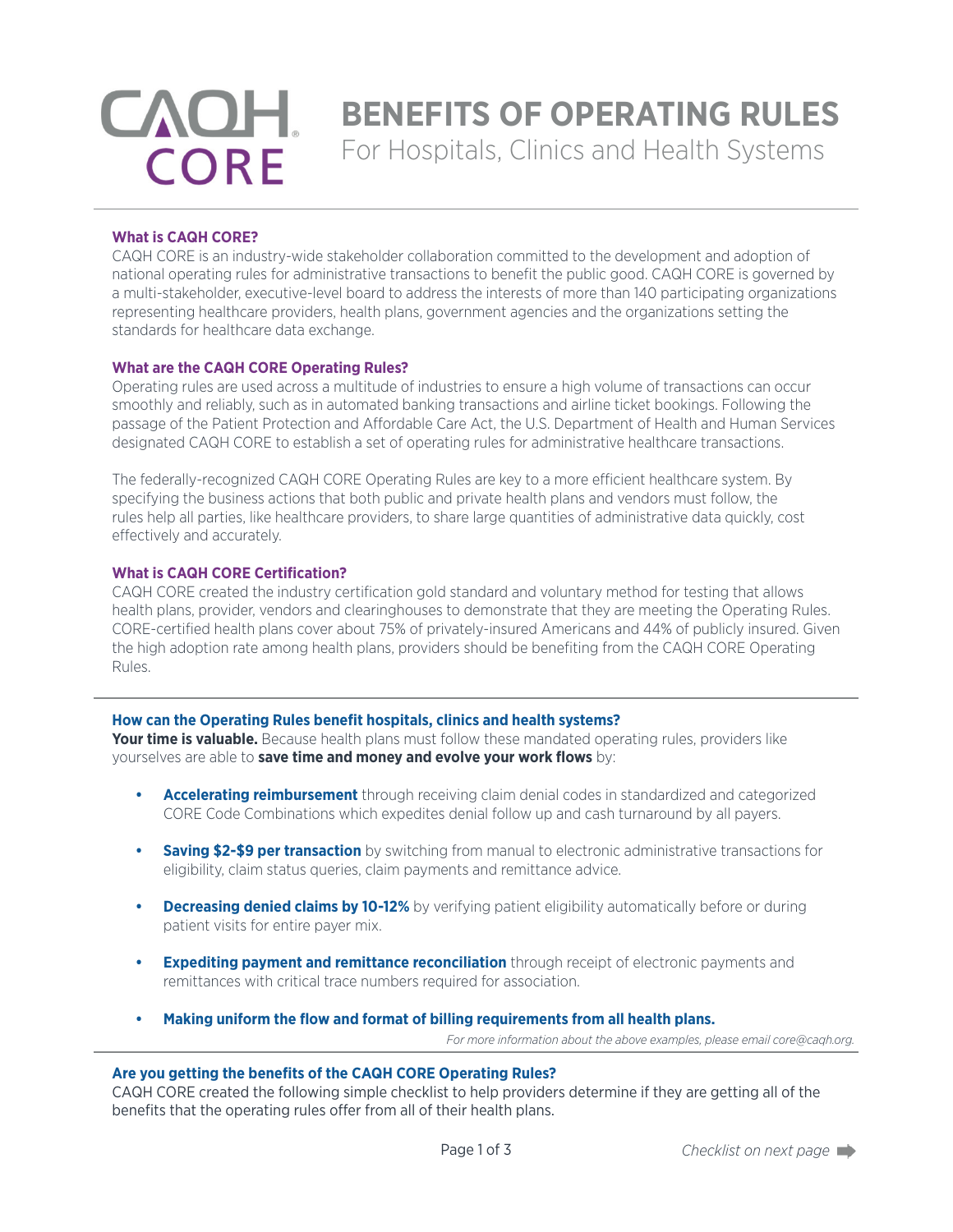### **CHECKLIST FOR HOSPITALS, CLINICS AND HEALTH SYSTEMS**

Are You Getting the Benefits of the CAQH CORE Operating Rules from your Health Plans?

*Share with IT, finance, revenue cycle staff, business office operations and/or patient accounting to review.*

|                                                                                                                                                                                      | Check where applicable according to health plan |                                 |        |                                                |                                     |        |                                        |                        |        |  |
|--------------------------------------------------------------------------------------------------------------------------------------------------------------------------------------|-------------------------------------------------|---------------------------------|--------|------------------------------------------------|-------------------------------------|--------|----------------------------------------|------------------------|--------|--|
|                                                                                                                                                                                      | Public<br>Private                               |                                 |        | Managed<br>Fee-for-Service   Medicare/Medicaid |                                     |        | If not "yes from all," please explain: |                        |        |  |
| <b>ELIGIBILITY &amp; CLAIMS STATUS</b>                                                                                                                                               | Yes                                             | Yes No<br>from from<br>all some |        |                                                | Yes Yes No<br>from from<br>all some |        | Yes<br>from<br>all                     | Yes No<br>from<br>some |        |  |
| <b>DATA CONTENT</b><br>Are your health plans sending you patient financials (i.e., co-<br>pay, co-insurance, base and remaining deductibles) when you<br>make eligibility inquiries? | $\Box$                                          | $\Box$                          | $\Box$ | $\Box$                                         | $\Box$                              | $\Box$ | $\Box$                                 | $\Box$                 | $\Box$ |  |
| Are your health plans sending year-to-date remaining<br>deductibles, in/out of network variances and explicit<br>financials on requested service types?                              | $\Box$                                          | $\Box$                          | $\Box$ | $\Box$                                         | $\Box$                              | $\Box$ | □                                      | $\Box$                 | $\Box$ |  |
| <b>RESPONSE TIME</b><br>Can you get real-time access to eligibility information and<br>receive a response in 20 seconds or less?                                                     | $\Box$                                          | $\Box$                          | $\Box$ | $\Box$                                         | $\Box$                              | $\Box$ | $\Box$                                 | $\Box$                 | $\Box$ |  |
| Can you send claim status queries in real time and receive a<br>response in 20 seconds or less from your plans?                                                                      | $\Box$                                          | $\Box$                          | $\Box$ | $\Box$                                         | $\Box$                              | $\Box$ | $\Box$                                 | $\Box$                 | $\Box$ |  |
| <b>ACKNOWLEDGEMENTS</b><br>Are you receiving acknowledgements from your health plans<br>about your eligibility requests?                                                             | $\Box$                                          | $\Box$                          | $\Box$ | $\Box$                                         | $\Box$                              | $\Box$ | $\Box$                                 | $\Box$                 | $\Box$ |  |
| Are you receiving acknowledgements from your health plans<br>about your claim status requests?                                                                                       | $\Box$                                          | $\Box$                          | $\Box$ | $\Box$                                         | $\Box$                              | $\Box$ | $\Box$                                 | $\Box$                 | $\Box$ |  |
|                                                                                                                                                                                      |                                                 |                                 |        |                                                |                                     |        |                                        |                        |        |  |